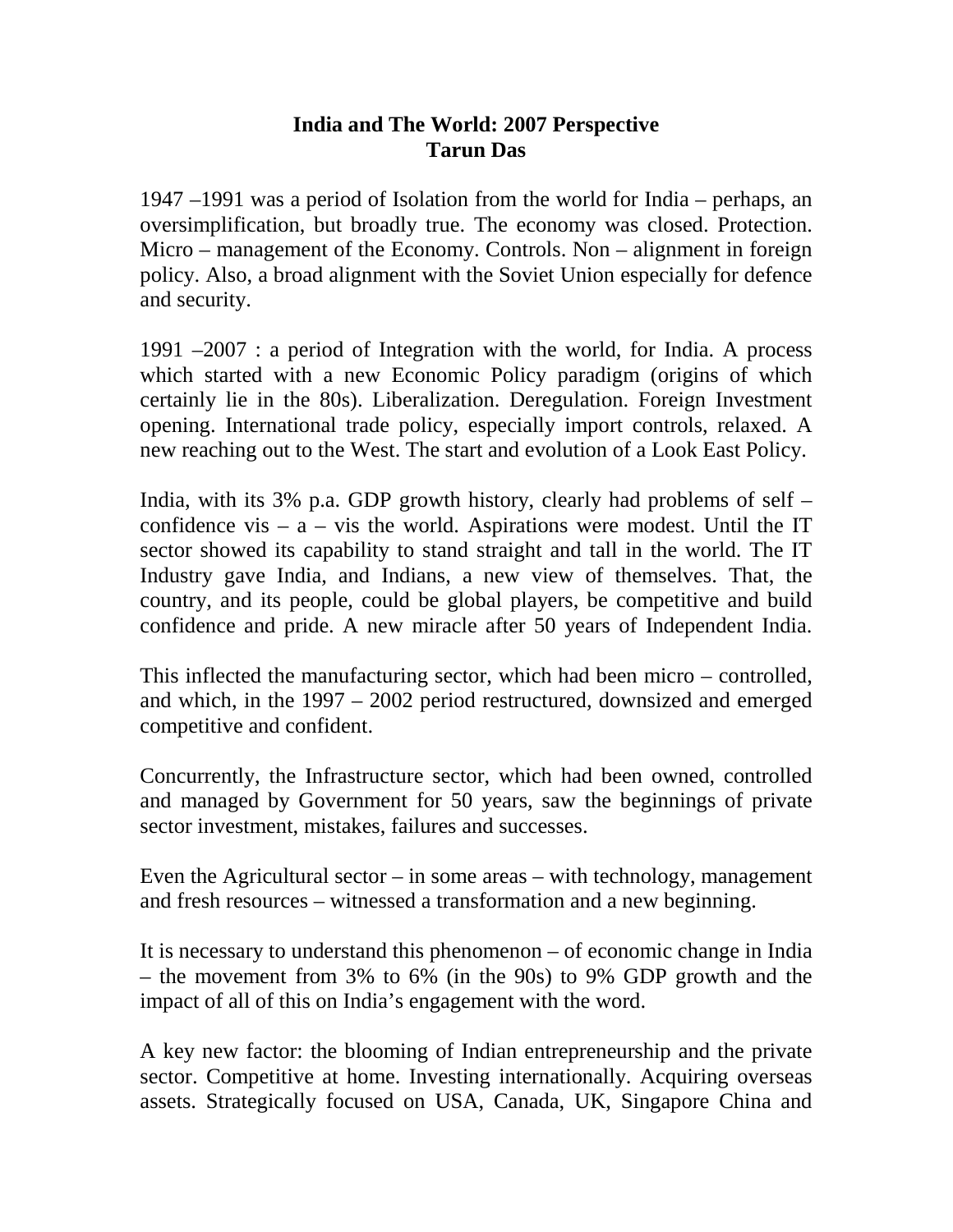South Africa. Reflecting India's new aspirations and global strategy. Driving growth. Driving change.

Necessarily, the USA is in need of priority attention because of the massive size and scale of its country and economy. 2.5 million people of Indian origin. Leader in science, technology, higher education, research, financial services and capital markets, etc etc etc. Should India be afraid of the American Bear? No, Not so, anymore. If anything there has been growing interdependence thanks largely to the IT sector. This has spread to manufacturing and other areas. The "people" connection is vibrant and strong. Democracy is a binding link. In the future, US healthcare sector is likely to forge a partnership with India, which could be bigger than IT, Defence, Technology, Space, Nuclear are other areas of potential cooperation. In fact, there are many in the US who are anxious about the increasing influence of India.

The Indo – US link impacts many others but, especially the West, which includes Australia and New Zealand as well as Europe. Automatically, in spite of past differences, there has been a greater coming together and a new respect for India.

Clearly, EU countries such as France, Germany, UK, Italy and others are much more engaged with India than ever before. There is some competition with the US which is all to the good. Europe has enormous strengths and assets and India's evolving partnership is mutually beneficial and extends to all areas of economy and society. UK continues to be the Indian "Capital" and "Headquarters" in the west largely due to its openers, language and centuries of history.

India started looking East in 1993 and focused on Singapore. This was strategically wise and Singapore connected India to the Asean Region and to East Asia. By its very nature, Singapore is a micro room of the world. Through Singapore, India was connected to a complex of nations, economies and people who had been sadly neglected. In the 14 year of the "Look East" strategy, India is now deeply engaged with the East in terms of trade, investment, culture, transport, etc. In Singapore alone, 2800 Indian companies are located.

Its special significance is the India – China engagement. Ten years ago, bilateral trade was about \$ 1Billion. Currently, it is near \$ 30 Billion. Indian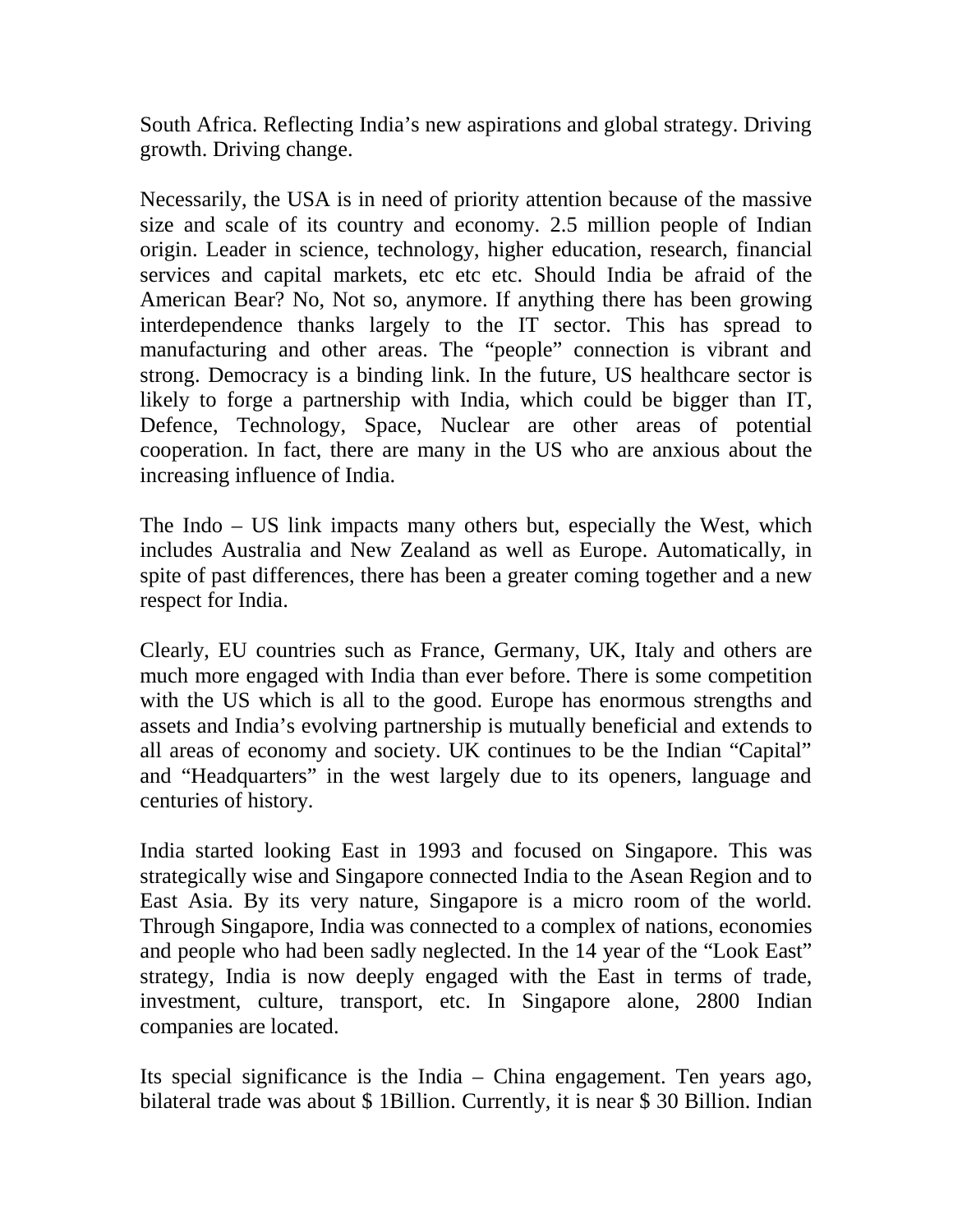and Chinese companies are deeply engaged in each other's economies in spite of the fact that direct flights are still meagre and totally inadequate. Bilateral talks on evolving a trade roadmap have been held and, once China's systems and practices are better understood, discussions on an FTA are very likely.

In fact, the FTA route has been an important vehicle for India's integration globally. Starting with Sri Lanka, extending to Singapore (the "CECA") and, now, discussions with, Asean, EU, Japan and South Korea, clearly reflect the emergence of a Global Integration Strategy by India using Trade and Investment as a vehicle and the private sector as the engine.

Concurrently, India has deepened its engagement with the Gulf/Middle East, Africa (especially South Africa) and Latin America. The major challenges, which are being tackled, are Russia and Central Asia where the relationships are significantly Government to Government and less of private sector.

There is a new balance emerging in the world with Asia at the centre of it and China, followed by India, at the heart of these developments, China is far ahead and India, with its noisy democracy, will always be the lumbering Elephant, never the racing Tiger. But, a steady growth of around 10% p.a. over the next 10 years will enable India to play a larger part in global affairs – economic, social and geo-political.

There are several unique features which "enable" India. The English Language. The human resources bank. The comfort level of others with India with its open democratic system. Its free media. The tradition of non – aggressive behaviors. The Knowledge arbitrage (the IT sector, Pharma, Biotech, R&D, etc) The 500 million under 30 years of age. And so on.

At the same time, India faces massive challenges. Health. Education. Unemployment. Underemployment. Poverty. Infrastructure. Agriculture. Secular balance. To name just a few. Across all of these, the challenges of integrating 600 million people in the rural areas into the mainstream.

But, the genie which has been let out of the bottle – of private initiative and enterprise – amongst NGOs and Civil Society, in business and industry, are forces which propel India to find creative solutions which are technology – driven, bottom –up, low cost and without precedent.